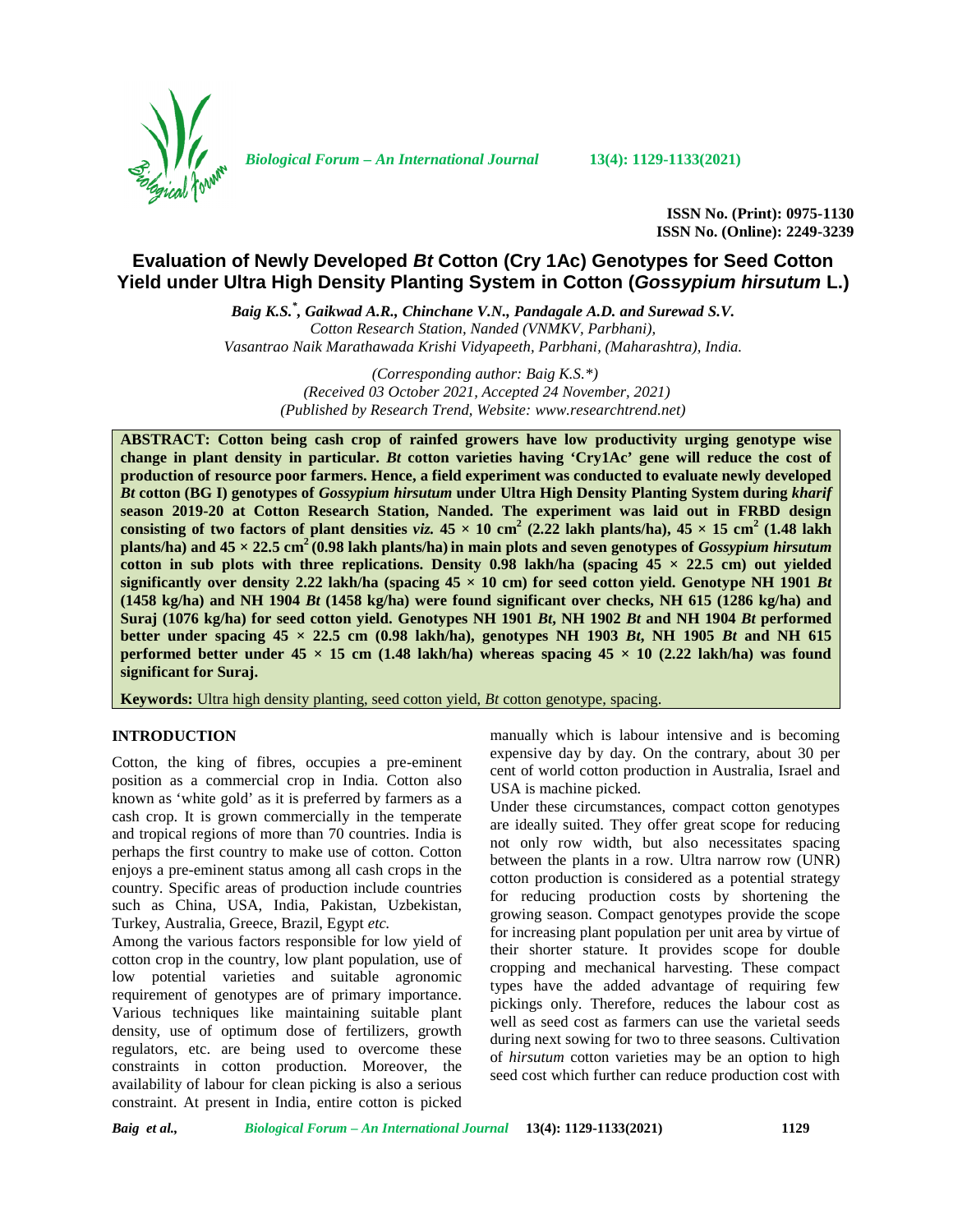low fertilizer requirement as compared to *Bt* cotton hybrids.

High density planting system (HDPS) leads to rapid canopy closing leading to reduced soil water evaporation. Better genotypes which suitable for HDPS is an option to increase productivity in rainfed cotton with shallow to medium soils. Early maturity in shallow to medium soils doesn't support excessive vegetative growth leading to make high density planting system suitable for upland shallow to medium soils. Pandagale *et al.* (2020) reported suitability of non *Bt* genotypes NH 615, Suraj and NH 635 for high density planting system in Marathwada region of Maharashtra state under rainfed condition. However, those are not accepted by farmers for cultivation on large scale for the want of GM cotton genotypes having resistance against bollworms. In view of the above, present research work carried out with the objective to find out the effect of Ultra High Density Planting System (UHDPS) on seed cotton yield and yield contributing traits of *Bt* cotton genotypes (BG I) in upland cotton.

## **MATERIALS AND METHODS**

The field experiment was conducted at Cotton Research Station, Dhanegaon Farm, Nanded (Maharashtra, India) during *kharif* 2019-20. The topography of experimental field was fairly uniform, leveled and with a good drainage. The experiment was laid out in factorial randomized block design with two factors - three plant densities *i.e.*  $45 \times 10 \text{ cm}^2$  (2.22 lakh /ha);  $45 \times 15 \text{ cm}^2$ (1.48 lakh /ha) and  $45 \times 22.5$  cm<sup>2</sup> (0.98 lakh /ha) as first factor and seven genotypes of *Bt* cotton (BG I) *viz.*, NH

1901 *Bt*, NH 1902 *Bt*, NH 1903 *Bt*, 1904 *Bt*, NH 1905 *Bt*, NH 615 and Suraj in second factor. Out of the seven genotypes tested, five newly developed BG I genotypes were evaluated along with one *Bt*check (Suraj) and one non *Bt* check (NH 615) under ultra high density planting system. The recommended package of practices were followed during the course of the investigation. The observations on seed cotton yield and yield attributes *viz.,* seed cotton yield per hectare, lint yield per hectare, number of bolls per plant, boll weight (g), test weight (g) along with ginning outturn (%) were recorded. The collected data was statistically analyzed as per Gomez and Gomez (1984) method.

## **RESULTS AND DISCUISSION**

### **Ancillary characters of** *Bt* **cotton genotypes under Ultra high density planting system**

Plant height is an important morphological character in cotton, which provides seat for nodes and internodes from where monopodial and sympodial branches emerge (Eaton, 1955) and number of sympodia play<br>important role in determining morphological important role in determining morphological framework relating to productivity. Number of monopodia and sympodia per plant were significantly reduced in narrow plant spacing *i.e.* highest density of 2.22 lakh /ha (45  $\times$  10 cm) over density of 0.98 lakh /ha (45 × 22.5 cm). Ajayakumar *et al.,* (2017); Udikeri and Shashidhara (2017); Pandagale *et al.,* (2020) also observed reduction in number of monopodia / plant in closer row spacing (Table 1). However, plant height was not altered due to spacing.

**Table 1: Seed cotton yield, yield attributes and ginning outturn as influenced by Ultra High Density Planting System.**

| <b>Treatment</b>                         | Seed cotton<br>yield<br>(kg/ha) | Lint yield<br>(kg/ha) | <b>Bolls</b><br>$/$ meter <sup>2</sup> | Boll<br>weight<br>(g) | <b>GOT</b><br>(9/0) | Test<br>weight<br>(g) | Plant<br>height<br>(c <sub>m</sub> ) | No. of<br>monopodia<br>/ plant | No. of<br>sympodia<br>/ plant |
|------------------------------------------|---------------------------------|-----------------------|----------------------------------------|-----------------------|---------------------|-----------------------|--------------------------------------|--------------------------------|-------------------------------|
| <b>Factor I</b> (Spacing / density)      |                                 |                       |                                        |                       |                     |                       |                                      |                                |                               |
| S1 - $45 \times 22.5$ cm (0.98 lakh /ha) | 1393                            | 530                   | 60.70                                  | 3.33                  | 37.94               | 7.66                  | 89.99                                | 0.51                           | 12.39                         |
| $S2 - 45 \times 15$ cm (1.48 Lakh /ha)   | 1331                            | 499                   | 63.44                                  | 3.21                  | 37.49               | 7.79                  | 86.76                                | 0.27                           | 10.74                         |
| $S3 - 45 \times 10$ cm (2.22 lakh/ha)    | 1114                            | 418                   | 66.99                                  | 3.20                  | 37.52               | 7.82                  | 87.14                                | 0.23                           | 10.19                         |
| $SE+$                                    | 24.59                           | 9.15                  | 1.94                                   | 0.05                  | 0.21                | 0.09                  | 2.12                                 | 0.05                           | 0.35                          |
| $CD$ at 5%                               | 68.06                           | 25.32                 | N.S.                                   | N.S.                  | N.S.                | N.S.                  | N.S.                                 | 0.19                           | 1.22                          |
| <b>Factor II</b> (Genotypes)             |                                 |                       |                                        |                       |                     |                       |                                      |                                |                               |
| V1 (NH 1901 $B_t$ )                      | 1458                            | 558                   | 66.75                                  | 3.05                  | 38.23               | 7.34                  | 92.47                                | 0.27                           | 11.85                         |
| $V2$ (NH 1902 $Bt$ )                     | 1311                            | 498                   | 62.92                                  | 3.00                  | 38.02               | 7.46                  | 94.85                                | 0.07                           | 11.58                         |
| V3 (NH 1903 $B_t$ )                      | 1275                            | 476                   | 67.16                                  | 2.98                  | 37.32               | 7.61                  | 88.15                                | 0.10                           | 11.73                         |
| $V4$ (NH 1904 $Bt$ )                     | 1458                            | 551                   | 73.47                                  | 3.12                  | 37.83               | 7.52                  | 90.73                                | 0.28                           | 10.80                         |
| V5 (NH 1905 $B_t$ )                      | 1091                            | 400                   | 56.67                                  | 3.43                  | 36.71               | 7.91                  | 89.33                                | 0.62                           | 10.98                         |
| V6 (NH $615$ ) (Non <i>Bt</i> check)     | 1286                            | 498                   | 61.50                                  | 3.30                  | 38.68               | 7.29                  | 79.58                                | 0.43                           | 9.90                          |
| V7 (Suraj) $(Bt \text{ check})$          | 1076                            | 396                   | 57.45                                  | 3.84                  | 36.78               | 9.15                  | 80.63                                | 0.60                           | 10.88                         |
| $SE+$                                    | 37.57                           | 13.98                 | 2.98                                   | 0.07                  | 0.32                | 0.13                  | 1.89                                 | 0.07                           | 0.43                          |
| $CD$ at 5%                               | 103.97                          | 38.68                 | 8.24                                   | 0.21                  | 0.88                | 0.37                  | 5.38                                 | 0.18                           | 1.21                          |
| Interaction S x G                        |                                 |                       |                                        |                       |                     |                       |                                      |                                |                               |
| $SE+$                                    | 65.07                           | 24.21                 | 5.16                                   | 0.13                  | 0.54                | 0.23                  | 5.61                                 | 0.15                           | 0.91                          |
| $CD$ at $5\%$                            | 180.08                          | 66.99                 | N.S.                                   | N.S.                  | N.S.                | N.S.                  | N.S.                                 | N.S.                           | N.S.                          |
| CV(%)                                    | 10.17                           | 10.04                 | 16.18                                  | 8.01                  | 2.92                | 5.96                  | 13.27                                | 6.63                           | 7.45                          |
| <b>GM</b>                                | 1280                            | 482                   | 66.99                                  | 3.25                  | 37.65               | 7.75                  | 87.96                                | 0.34                           | 11.10                         |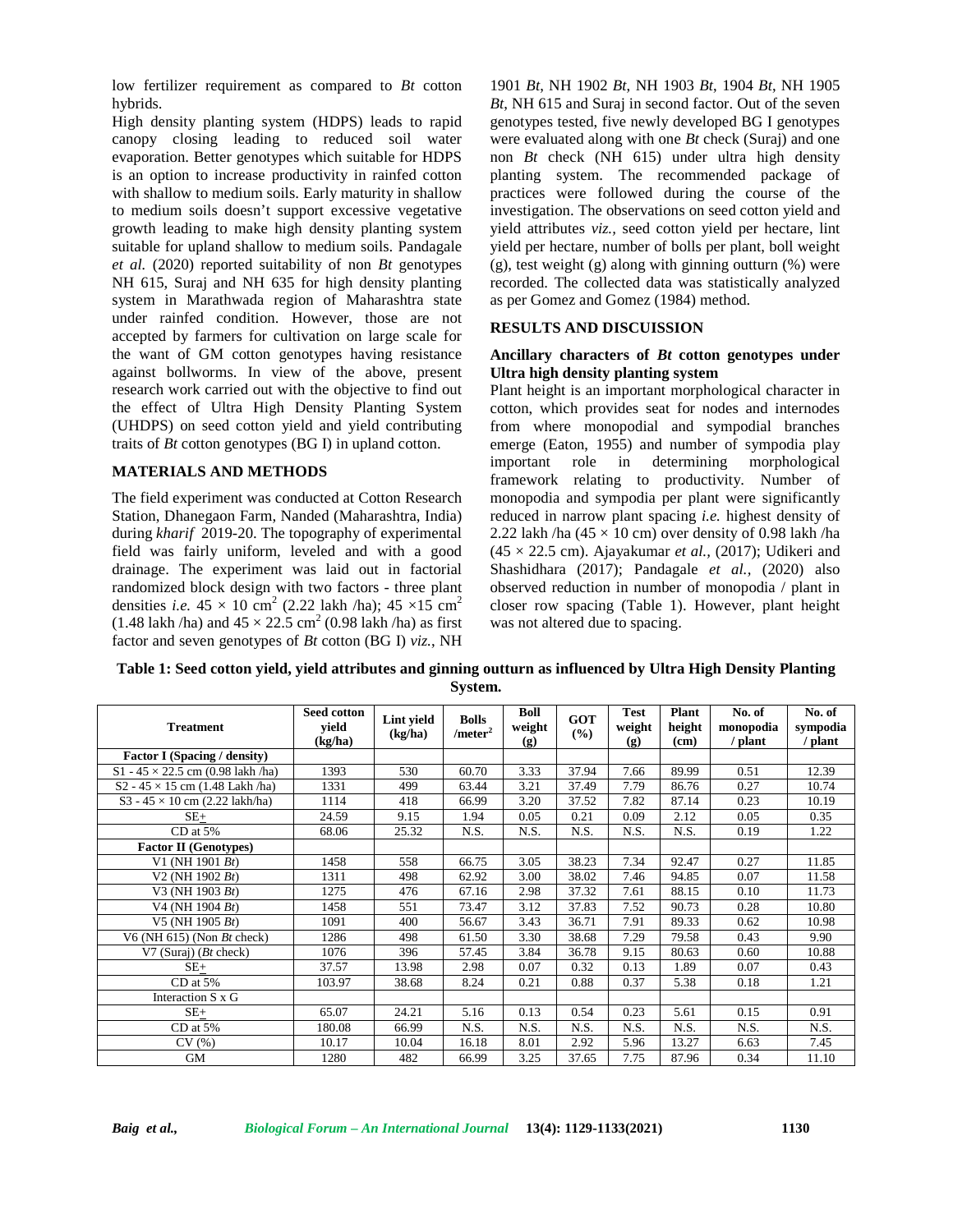All the newly developed Bt cotton (BG I) genotypes (V1 to V5) were significantly taller than checks (NH 615 and Suraj). Among the genotypes under trial, BG I genotypes under evaluation were taller than checks. Highest plant height was recorded by the genotype NH 1902 *Bt* (94.85 cm) followed by NH 1901 *Bt* (92.47 cm) and NH 1904 *Bt* (90.73 cm). Highest number of sympodia per plant were recorded by NH 1901 *Bt* (11.85) followed by 1903 *Bt* (11.73) and NH 1902 *Bt* (11.58). Lower number of monopodia and higher sympodia per plant were found in genotypes NH 1901 *Bt*, NH 1902 *Bt* and NH 1903 *Bt* significantly over checks.

| <b>Treatment</b>                                    | <b>Genotypes</b>        |                                     |                         |                                     |                                     |                |                           |  |  |  |
|-----------------------------------------------------|-------------------------|-------------------------------------|-------------------------|-------------------------------------|-------------------------------------|----------------|---------------------------|--|--|--|
| Spacing / density                                   | V1<br>(NH 1901)<br>B(t) | V <sub>2</sub><br>(NH 1902)<br>B(t) | V3<br>(NH 1903)<br>B(t) | V <sub>4</sub><br>(NH 1904)<br>B(t) | V <sub>5</sub><br>(NH 1905)<br>B(t) | V6<br>(NH 615) | V <sub>7</sub><br>(Suraj) |  |  |  |
| S1 -45 $\times$ 22.5 cm<br>$(0.98$ lakh /ha)        | 1753                    | 1520                                | 1407                    | 1534                                | 1104                                | 1360           | 1077                      |  |  |  |
| S2 -45 $\times$ 15 cm<br>(1.48 Lakh /ha)            | 1510                    | 1391                                | 1411                    | 1424                                | 1171                                | 1378           | 1035                      |  |  |  |
| S3 -45 $\times$ 10 cm<br>$(2.22 \, \text{lakh/ha})$ | 1112                    | 1022                                | 1009                    | 1416                                | 1000                                | 1120           | 1117                      |  |  |  |
| $SE+$                                               | 65.07                   |                                     |                         |                                     |                                     |                |                           |  |  |  |
| $CD$ at 5%                                          | 180.08                  |                                     |                         |                                     |                                     |                |                           |  |  |  |

**Table 2: Interaction effect of Spacing × Genotypes.**

## **Effect of ultra high density planting system on seed cotton yield and yield attributes**

**Plant density (spacing):** Highest boll weight was recorded under lower plant density of 0.98 lakh /ha (45  $\times$  22.5 cm - 3.33 g) as compared to other plant densities (Table 2). The variation in boll weight in plant density was due to better aeration and adequate interception of light and lesser competition for nutrients in wider spacing, which resulted in synthesis of higher photosynthates and thereby helped to produce higher boll weight. Udikeri and Shashidhara (2017) also reported more boll weight and light transmission in wider spacing whereas, more light absorption in closer spacing. Number of bolls per square meter was highest in plant density of 2.22 lakh /ha  $(45 \times 10 \text{ cm})$  however, were not statistically influenced due to densities. Spacing  $45 \times 22.5$  cm  $(0.98 \text{lakh/ha})$  out yielded significantly over spacing  $45 \times 10$  cm (2.2 lakh/ha) for seed cotton yield and lint yield. Under wider geometry, greater availability of photosynthates to individual plant resulted in increased seed cotton yield as compared to closer plant geometry. This might be due to overall improvement in growth attributes and its positive effect on number of bolls / plant under wider plant geometry. The above result is in conformity with the findings of Solanke *et al*., (2001); Raut *et al*., (2005); Srinivasan (2006); Sisodia and Khamparia (2007); Giri *et al*., (2008); Reddy and Gopinath (2008); Bhalerao and Gaikwad (2010); Reddy and Kumar (2010); Pradeep Kumar *et al*., (2017). Increase in seed cotton yield in wider plant spacing of 22.5 cm might be due to more boll weight as compared closer spacing (Nehra *et al*., 2004). The boll weight is major yield components in *G. hirsutum* cotton under rainfed condition (Singh *et al*., 1983).

The ultra narrow row spacing might have allowed more interception of light which has translated in yield. Optimum plant density has parabolic relationship with

yield which was a function of the genotype, soil type, climate and management (Venugopalan *et al.,* 2013). Increase in yield in HDPS was also reported by Nalayini and Manickam (2018).

**Genotypes:** Highest boll weight was recorded by the genotype Suraj (3.84 g) followed by NH 1905 *Bt* (3.43 g). The genotype NH 1904 *Bt* recorded significantly highest number of bolls per square meter (73.47).

Among the genotypes evaluated, NH 1901 *Bt* (1458 kg/ha) and NH 1904 *Bt* (1458 kg/ha) were found significant for seed cotton yield over checks, NH 615 (1286 kg/ha) and Suraj (1076 kg/ha). Test weight of the genotypes ranged between 7.34 g to 7.91 g. Similar results were reported by Hallemani and Hellikeri (2002); Srinivasulu *et al*., (2007).

**Interaction:** Interaction effect of plant density (spacing)  $\times$  genotypes was found significant for seed cotton yield (kg/ha). Genotypes NH 1901 *Bt*, NH 1902 *Bt* and NH 1904 *Bt* performed better under spacing 45  $\times$  22.5 cm; genotypes NH 1903 *Bt*, NH 1905 *Bt* and NH 615 performed better under  $45 \times 15$  cm whereas spacing  $45 \times 10$  was found significant for Suraj. Taller plants associated with more sympodial branches in NH 1901 *Bt*, NH 1902 *Bt* and NH 1904 *Bt* genotypes might have responded to wider plant spacing (density 0.98 lakh/ha) whereas, low plant height associated with less number of sympodial branches in NH 1903 *Bt*, NH 1905 *Bt* and Suraj might have overcome competition effect under high density planting system. Pandagale *et al.* (2020) also reported lower number of sympodia in genotype Suraj and dwarf plants in NH 615 under rainfed condition.

## **Fibre quality parameters of** *Bt* **cotton genotypes under Ultra high density planting system**

Fibre quality parameters of the genotypes in different plant densities were also studied and presented in Fig. 1 and 2. As quality parameters are genetic characters, plant density didn't influence the fibre quality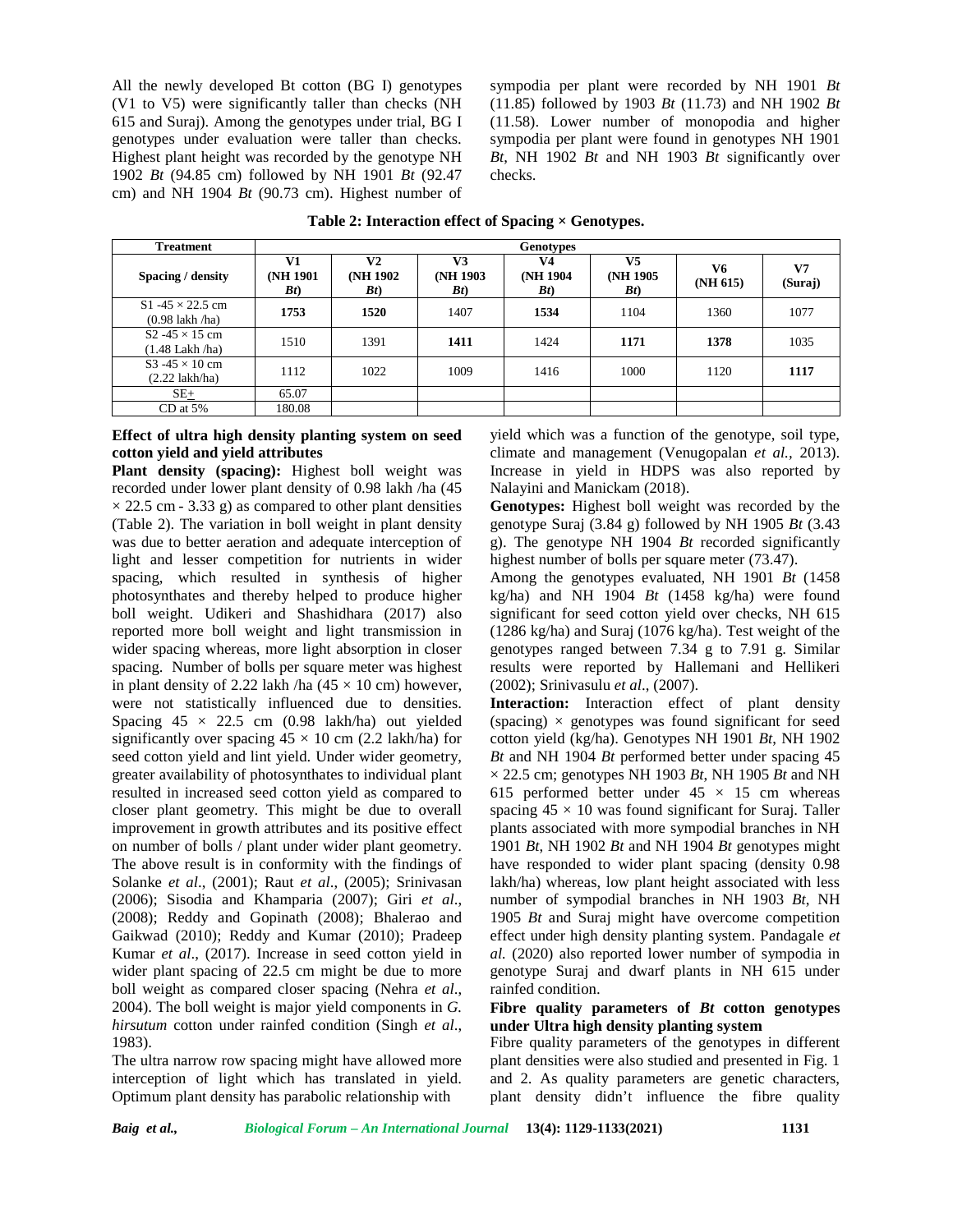parameters and ginning outturn statistically. Pandagale *et al.,* (2020) also reported non-significant differences due to plant density under HDPS. Among the BG I genotypes evaluated, NH 1905 *Bt* recorded longer UHML (26.7 mm) and bundle strength (24.8 g/tex).

However, none of the BG I genotypes surpassed UHML over non-*Bt* check - Suraj. The fibre fineness of all the genotypes was in desirable range of textile industry. The NH 1905 *Bt* had highest elongation values.



**Fig. 1.** Upper half mean length (mm), bundle strength (g/tex) and uniformity index (%) as influenced by genotypes.



**Fig. 2.** Micronaire (µg/inch) and Elongation (%) as influenced by genotypes.

Ginning outturn ranged from 36.71 % (NH 1905 *Bt*) to 38.23 % (NH 1901 *Bt*). The genotype NH 1901 *Bt* recorded highest ginning outturn (38.23 %) followed by NH 1902 *Bt* (38.02 %). The upper half mean length (UHML) was ranged from 24.00 mm (NH 1902 *Bt*) to 26.7 mm (1905 *Bt*) amongst the genotypes under investigation. Micronaire values were ranged from 4.31 µg/inch (NH 1904 *Bt*) to 4.92 µg/inch (NH 1902 *Bt*). Highest bundle strength was recorded by the genotype NH 1905 *Bt* (24.8 g/tex) followed by NH 1904 *Bt* (23.2 g/tex). None of the genotype was found superior to check variety, Suraj for upper half mean length and bundle strength. Elongation percentage ranged from 5.8 % (NH 1901 *Bt*) to 6.5 % (NH 1905 *Bt*). All the genotypes under investigation exhibited good elongation percentage as well as uniformity index.

### **CONCLUSION**

Bt cotton genotypes NH 1901 *Bt* and NH 1904 *Bt* were found superior for seed cotton yield and lint yield over *Bt* other genotypes and checks. The spacing  $45 \times 22.5$ cm (0.98 lakh plants/ha) was suitable for *Bt* cotton genotype (BG I) NH 1901 *Bt*, NH 1902 *Bt* and NH 1904 *Bt*; spacing  $45 \times 15$  cm (1.48 lakh plants / ha) was suitable for genotypes NH 1903 *Bt*, NH 1905 *Bt* and NH 615 whereas  $45 \times 10$  (2.22 lakh plants / ha) was found significant for Suraj.

**Conflict of Interest.** None.